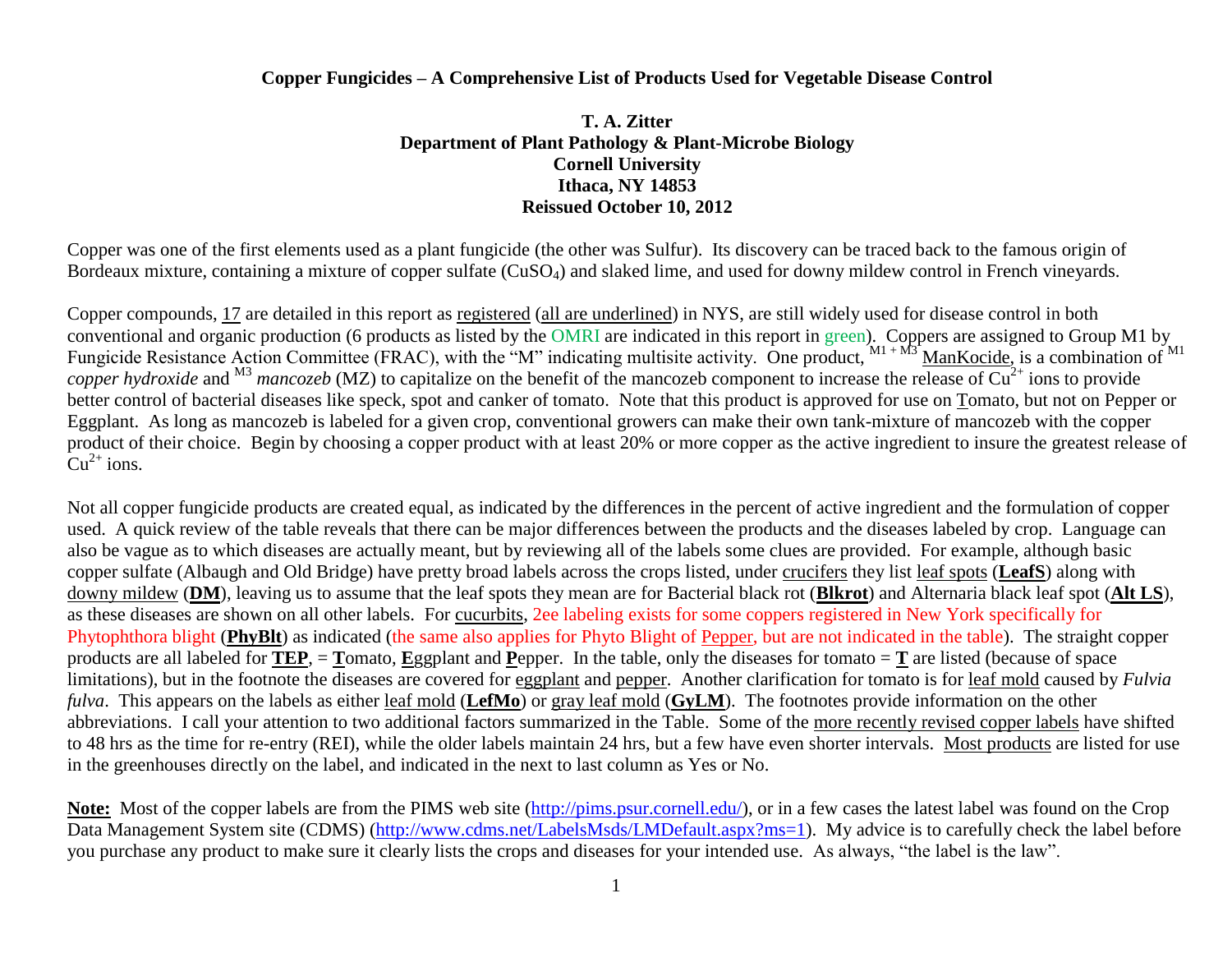| <b>Trade Name (OMRI in Green)</b>          | <b>Source</b> | <b>Active ingredients</b>               | % Metallic Cu | REI (Hrs.) <sup>a</sup> | <b>Beans Dry or Green</b> | Crucifers <sup>c</sup> | Ca, Cel, Be & Gr. <sup>d</sup>     | $\mathtt{Cucurbits}^\mathtt{e}$ | ්ස්<br>En, Es,<br>ยู่ | Gar, Le <sup>9</sup><br>Ōn, | <u>Tom, Egg, Pep<sup>h</sup></u> | Potato | <mark>GrHs On Label<sup>i</sup></mark> | Di, Pa <sup>k</sup><br>ප්<br>Miscl. Wa, |
|--------------------------------------------|---------------|-----------------------------------------|---------------|-------------------------|---------------------------|------------------------|------------------------------------|---------------------------------|-----------------------|-----------------------------|----------------------------------|--------|----------------------------------------|-----------------------------------------|
| <b>Badge SC</b>                            | Isagro        | 16.8% copper oxychloride + 15.4%        | 20            | 48                      | Dr, Gr                    | <b>Blkrot</b>          | All3                               | AngLS                           | Sp                    | On, G                       | <b>TEP</b>                       | EB     | Yes                                    | $\underline{All}$                       |
| EPA 80289-3                                |               | copper hydroxide                        |               |                         | BwnSp.                    | Alt LS                 | see                                | Alt LS                          | Anth                  | <b>BacBlt</b>               | <b>BacSe</b>                     | LB     |                                        | see                                     |
| Aug 10, 2012                               |               | Rates given in pints                    |               |                         | ComBlt                    | <b>DM</b>              | label                              | <b>DM</b>                       | <b>DM</b>             | <b>DM</b>                   | BacSp                            |        |                                        | label                                   |
|                                            |               | Limits are set per season               |               |                         | HaloBlt                   |                        |                                    | <b>PM</b>                       | CerLS                 | PurBlo                      | <b>BacCan</b>                    |        |                                        |                                         |
|                                            |               |                                         |               |                         | Anth                      |                        |                                    | <b>GSB</b>                      | WhRst                 |                             | Anth                             |        |                                        |                                         |
|                                            |               |                                         |               |                         | CerLS                     |                        |                                    | Anth                            | Let                   |                             | EB                               |        |                                        |                                         |
|                                            |               |                                         |               |                         | <b>DM</b>                 |                        |                                    |                                 | Anth                  |                             | LB                               |        |                                        |                                         |
|                                            |               |                                         |               |                         |                           |                        |                                    |                                 | <b>DM</b>             |                             | SepLS                            |        |                                        |                                         |
|                                            |               |                                         |               |                         |                           |                        |                                    |                                 | <b>LS</b>             |                             | GyLM                             |        |                                        |                                         |
| <b>Badge X<sub>2</sub></b><br>EPA 80289-12 | Isagro        | 23.8% copper oxychloride + 21.5%        | 28            | 48                      | Dr, Gr                    | Same                   | All <sub>3</sub><br><b>Broader</b> | Same                            | Let. Sp.              | On, G                       | <b>TEP</b>                       | LB     | EB Yes                                 | <u>All</u><br>see                       |
| Mar 6, 2012                                |               | copper hydroxide<br>Rates given in lbs. |               |                         | Same<br>as                | as<br>above            | label                              | as<br>above                     | Same                  | Same<br>as                  | Same<br>as                       |        |                                        | label                                   |
|                                            |               | Limits are set for season               |               |                         | above                     |                        |                                    |                                 | as<br>above           | above                       | above                            |        |                                        |                                         |
| <b>Basic Copper 53</b>                     | Albaugh       | 98% basic copper sulfate                | 53            | 24                      | Gr, Dr                    | <b>DM</b>              | All <sub>3</sub>                   | AngLS                           | All 4                 | Qn                          | <b>TEP</b>                       | EB     | <b>No</b>                              | <b>No</b>                               |
| EPA 45002-8                                |               | Rates given in lbs.                     |               |                         | AngLS                     | LeafS                  | see                                | Anth                            | Anth                  | <b>DM</b>                   | <b>BacSe</b>                     | LB     |                                        |                                         |
| Outdated label                             |               | Seasonal limits not set                 |               |                         | <b>BacBlt</b>             |                        | label                              | Alt LS                          | <b>DM</b>             | PurBlo                      | BacSp                            |        |                                        |                                         |
|                                            |               |                                         |               |                         | Anth                      |                        |                                    | <b>DM</b>                       | CerLS                 |                             | <b>BacCa</b>                     |        |                                        |                                         |
|                                            |               |                                         |               |                         | <b>DM</b>                 |                        |                                    | <b>PM</b>                       | WhRst                 |                             | Anth                             |        |                                        |                                         |
|                                            |               |                                         |               |                         | PM                        |                        |                                    | <b>GSB</b>                      |                       |                             | EB                               |        |                                        |                                         |
|                                            |               |                                         |               |                         |                           |                        |                                    | <b>Scab</b>                     |                       |                             | LB                               |        |                                        |                                         |
|                                            |               |                                         |               |                         |                           |                        |                                    |                                 |                       |                             | LefMo                            |        |                                        |                                         |
|                                            |               |                                         |               |                         |                           |                        |                                    |                                 |                       |                             | SepLS                            |        |                                        |                                         |
|                                            |               |                                         |               |                         |                           |                        |                                    |                                 |                       |                             | StemLS                           |        |                                        |                                         |
| <b>Basic Copper Sulfate</b>                | Old Bridge    | 99% basic copper sulfate                | 53            | 24                      | Gr, Dr                    | <b>DM</b>              | All <sub>3</sub>                   | AngLS                           | Le, Sp                | Qn                          | <b>TEP</b>                       | EB     | <b>No</b>                              | <b>No</b>                               |
| EPA 46923-9                                |               | Rates given in lbs.                     |               |                         | AngLS                     | LeafS                  | see                                | Anth                            | Anth                  | <b>DM</b>                   | BacSp                            | LB     |                                        |                                         |
| Outdated label                             |               | Seasonal limits not set                 |               |                         | <b>BacBlt</b>             |                        | label                              | Alt LS                          | <b>DM</b>             | PurBlo                      | <b>BacCa</b>                     |        |                                        |                                         |
|                                            |               |                                         |               |                         | Anth                      |                        |                                    | <b>DM</b>                       | CerLS                 |                             | Anth                             |        |                                        |                                         |
|                                            |               |                                         |               |                         | <b>DM</b>                 |                        |                                    | PM<br><b>GSB</b>                | WhRst                 |                             | EB<br>LB                         |        |                                        |                                         |
|                                            |               |                                         |               |                         |                           |                        |                                    | <b>Scab</b>                     |                       |                             | LefMo                            |        |                                        |                                         |
|                                            |               |                                         |               |                         |                           |                        |                                    |                                 |                       |                             |                                  |        |                                        |                                         |

## **Listing of Copper Compounds** (NYS Reg.) for **Vegetables By Disease** © T. A. Zitter October 2012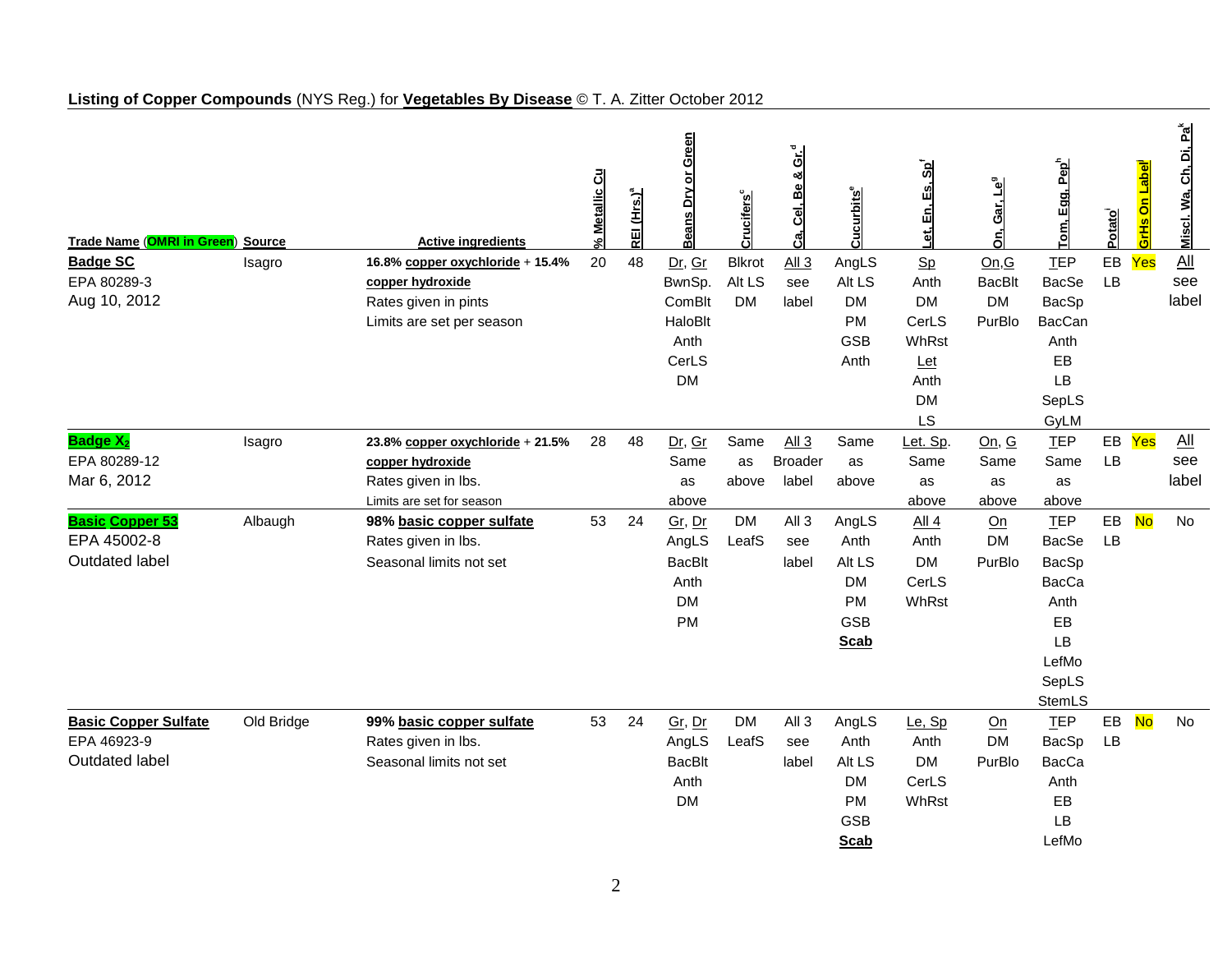|                                        |               |                                 |                      |                       |                          |                                  |                               |                         |                                   |                             | SepLS<br>StemLS           |            |                                        |                                          |
|----------------------------------------|---------------|---------------------------------|----------------------|-----------------------|--------------------------|----------------------------------|-------------------------------|-------------------------|-----------------------------------|-----------------------------|---------------------------|------------|----------------------------------------|------------------------------------------|
| <b>Trade Name (OMRI in Green)</b>      | <b>Source</b> | <b>Active ingredients</b>       | <b>6 Metallic Cu</b> | REI hrs. <sup>a</sup> | Beans <sup>b</sup> Pea   | $\mathsf{Cruchers}^{\mathsf{c}}$ | Ca, Cel, Be & Gr <sup>d</sup> | <b>Cucurbits</b>        | <u>et, En, Es, Sp<sup>í</sup></u> | Gar, Le <sup>9</sup><br>ລົ່ | om, Egg, Pep <sup>h</sup> | Pototo     | <mark>GrHs On Label<sup>i</sup></mark> | <u>Miscl. Wa, Ch, Di, Pa<sup>k</sup></u> |
| <b>Camelot O</b> EPA 67702-2-<br>67690 | SePro         | 10% copper octanoate            | 1.8                  | $\overline{4}$        | Generic                  | Alt                              | see                           | see                     | see                               | <b>BotLBIt</b>              | <b>TEP</b>                |            | <b>No</b>                              | no                                       |
| Mar 11, 2011                           |               | Rates given in gal.             |                      |                       | see                      | <b>BacLS</b>                     | label                         | label                   | label                             | <b>DM</b>                   | see                       |            |                                        | miscl                                    |
|                                        |               | Seasonal limits not set         |                      |                       | label                    | <b>DM</b>                        |                               |                         |                                   | NeckRot                     | label                     |            |                                        | Artic.                                   |
|                                        |               | "Generic Label"                 |                      |                       |                          | PM                               |                               |                         |                                   | <b>BacSRot</b>              |                           |            |                                        | Corn                                     |
|                                        |               | Compare with Cueva              |                      |                       |                          | WhMld                            |                               |                         |                                   |                             |                           |            |                                        |                                          |
| <b>Champ Formula 2F</b>                | Nufarm        | 37.5% copper hydroxide          | 24.4                 | 48                    | Gr, Dr                   | <b>Blkrot</b>                    | All 3                         | AngLS                   | Le,En,Es                          | O, G, L                     | <b>TEP</b>                | EB         | Yes                                    | $\underline{\mathsf{All}}$               |
| EPA 55146-64                           |               | Rates given in pints            |                      |                       | <b>BrnSp</b>             | Alt LS                           | see                           | Alt LS                  | DM                                | <b>DM</b>                   | BacSe                     | <b>LB</b>  |                                        | see                                      |
| Jun 6, 2012                            |               | Limits are set per season       |                      |                       | ComBlt                   | <b>DM</b>                        | label                         | Anth                    | $S_{p}$                           | PurBlo                      | BacSp                     | Sup        |                                        | label                                    |
|                                        |               |                                 |                      |                       | HaloBlt                  |                                  |                               | <b>DM</b>               | Anth                              | BacBlt                      | Anth                      | <b>CPB</b> |                                        |                                          |
|                                        |               |                                 |                      |                       | <b>DM</b>                |                                  |                               | PM                      | CerLS                             |                             | EB, SLS                   |            |                                        |                                          |
|                                        |               |                                 |                      |                       |                          |                                  |                               | <b>GSB</b>              | <b>DM</b>                         |                             | LB                        |            |                                        |                                          |
|                                        |               |                                 |                      |                       |                          |                                  |                               | 2ee                     | WhRst                             |                             | GyLM                      |            |                                        | PhyBlt                                   |
| <b>Champ Dry Prill</b>                 | Nufarm        | 57.6% copper hydroxide          | 37.5                 | 48                    | Gr, Dr                   | <b>Blkrot</b>                    | All 3                         | AngLS                   | L, En, Es                         | O.G.L                       | <b>TEP</b>                | EB Yes     |                                        | $\frac{\text{All}}{\text{All}}$          |
| EPA 55146-57                           |               | Rates given in lbs.             |                      |                       | <b>BrnSp</b>             | Alt LS                           | see                           | Alt LS                  | DM;                               | <b>DM</b>                   | <b>BacSe</b>              | <b>LB</b>  |                                        | see                                      |
| Aug 27, 2012                           |               | Limits are set per season       |                      |                       | ComBlt                   | <b>DM</b>                        | label                         | Anth                    | $S_{p}$                           | PurBlo                      | BacSp                     | Sup        |                                        | label                                    |
|                                        |               |                                 |                      |                       | HaloBlt                  |                                  |                               | DM                      | Anth                              | <b>BacBlt</b>               | Anth                      | <b>CPB</b> |                                        |                                          |
|                                        |               |                                 |                      |                       |                          |                                  |                               | <b>PM</b><br><b>GSB</b> | CerLS<br><b>DM</b>                |                             | EB, SLS<br>LB             |            |                                        |                                          |
|                                        |               |                                 |                      |                       | $\overline{\phantom{0}}$ |                                  |                               |                         | WhRst                             |                             | GyLM                      |            |                                        |                                          |
| <b>Champ WG</b>                        | Nufarm        | 77% copper hydroxide            | 50                   | 48                    | Gr, Dr                   | <b>Blkrot</b>                    | All 3                         | AngLS                   | $S_{p}$                           | On.G                        | <b>TEP</b>                | EB         | Yes                                    | $\frac{\text{All}}{\text{All}}$          |
| EPA 55146-1                            |               | Rates given in lbs.             |                      |                       | <b>BrnSp</b>             | Alt LS                           | see                           | Alt LS                  | Anth                              | <b>DM</b>                   | <b>BacSe</b>              | LB         |                                        | see                                      |
| June 13, 2012                          |               | Limits are set per season       |                      |                       | ComBlt                   | <b>DM</b>                        | label                         | Anth                    | <b>WhRst</b>                      | PurBlo                      | BacSp                     | Sup.       |                                        | label                                    |
|                                        |               |                                 |                      |                       | HaloBlt                  |                                  |                               | <b>DM</b>               | <b>DM</b>                         | <b>BacBlt</b>               | Anth                      | CPB        |                                        |                                          |
|                                        |               |                                 |                      |                       |                          |                                  |                               | <b>PM</b>               | CerLS                             |                             | EB, SLS                   |            |                                        |                                          |
|                                        |               |                                 |                      |                       |                          |                                  |                               | <b>GSB</b>              | <b>BIKLS</b>                      |                             | LB                        |            |                                        |                                          |
|                                        |               |                                 |                      |                       |                          |                                  |                               |                         |                                   |                             | GyLM                      |            |                                        |                                          |
| C-O-C-S WDG                            | Loveland      | 73.5% copper oxychloride +13.4% | 51.3                 | 48F;                  | Gr, Dr                   | <b>Blkrot</b>                    | Al13                          | Anth                    | L, Es, En                         | On, G                       | <b>TEP</b>                | EB         | Yes                                    | No                                       |
| EPA 34704-326                          |               | basic copper sulfate            |                      | 24                    | <b>BacBlt</b>            | DM                               | see                           |                         | DM                                | <b>DM</b>                   | BacSp                     | LB         |                                        |                                          |
| Mar 29, 2012                           |               | Rates given in lbs.             |                      | GH                    | Anth                     |                                  | label                         |                         |                                   | PurBlo                      | EB                        |            |                                        |                                          |
|                                        |               | Limits are set per season       |                      |                       | CerLS                    |                                  |                               |                         | $S_{p}$                           |                             | <b>LB</b>                 |            |                                        |                                          |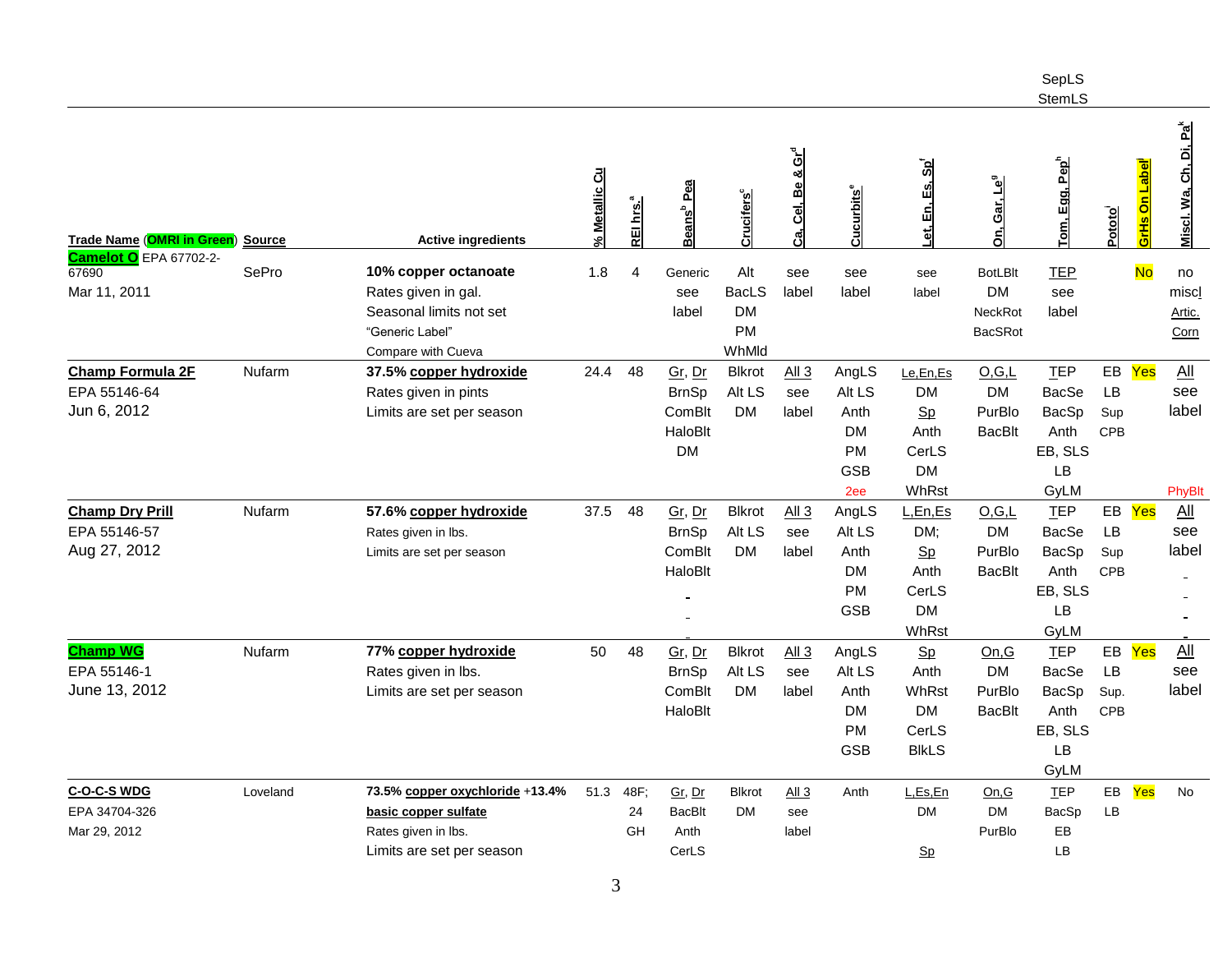|                                                   |               |                            |               |                      | <b>DM</b>                 |                               |                                      |                                 | LefSp<br><b>DM</b>   |                                | SepLS                         |                     |                                  |                                    |
|---------------------------------------------------|---------------|----------------------------|---------------|----------------------|---------------------------|-------------------------------|--------------------------------------|---------------------------------|----------------------|--------------------------------|-------------------------------|---------------------|----------------------------------|------------------------------------|
| Trade Name (OMRI in Green) Source                 |               | <b>Active ingredients</b>  | % Metallic Cu | REI hrs <sup>a</sup> | <b>Beans</b> <sup>b</sup> | <b>Crucifers</b> <sup>c</sup> | Cel, Be & Gr <sup>d</sup><br>ය.<br>ර | $\mathtt{Cucurbits}^\mathtt{e}$ | ဒ်င<br>Es,<br>₫<br>ш | <u>On, Gar, Le<sup>9</sup></u> | Egg, Pep <sup>h</sup><br>Tom. | Potato <sup>i</sup> | <u>GrHs On Label<sup>i</sup></u> | Miscl. Wa, Ch, Di, Pa <sup>k</sup> |
| <b>Cueva Fungicide Conc.</b>                      | Certis        | 10% copper octanoate       | 1.8           | 4                    | Yes                       | <b>BLS</b>                    | All 3                                | AngLS                           | L, En, Es            | O.G.L                          | <b>TEP</b>                    | EB                  | Yes                              | No                                 |
| EPA 67702-2-70051                                 |               | Rates given in gal.        |               |                      |                           | <b>AltLS</b>                  | see                                  | AltLS                           | <b>BacSR</b>         | Etc.                           | Anth                          | LB                  |                                  | Artic                              |
| May 13, 2010                                      |               | Seasonal limits not set    |               |                      |                           | <b>DM</b>                     | label                                | <b>DM</b>                       | <b>DM</b>            | <b>BotLB</b>                   | <b>BSpe</b>                   |                     |                                  | Corn                               |
|                                                   |               | "Generic Label"            |               |                      |                           |                               |                                      | <b>PM</b><br><b>GSB</b>         | PM                   | <b>DM</b><br>NeckR             | <b>BSpt</b><br>EB, LB         |                     |                                  |                                    |
|                                                   |               | Compare with Camelot O     |               |                      |                           |                               |                                      | Uloclad                         | LeaSp                | <b>BacSR</b>                   | GyMld                         |                     |                                  |                                    |
|                                                   |               |                            |               |                      |                           |                               |                                      |                                 |                      |                                | Septoria                      |                     |                                  |                                    |
| <b>Cuprofix Ultra 40 Disperss</b>                 | UPI           | 71.1% basic copper sulfate | 40            | 48                   | Dr, Gr                    | <b>Blkrot</b>                 | All 3                                | AngLS                           | $S_{p}$              | On, G                          | <b>TEP</b>                    | EB                  | Yes                              | $\overline{All}$                   |
| EPA 70506-201                                     |               | Rates given in lbs.        |               |                      | <b>BrnSp</b>              | Alt LS                        | see                                  | Alt LS                          | Anth                 | <b>BacBlt</b>                  | <b>BacSe</b>                  | LB                  |                                  | see                                |
| Aug 21, 2012                                      |               | Limits are set per season  |               |                      | ComBlt                    | <b>DM</b>                     | label                                | Anth                            | <b>DM</b>            | <b>DM</b>                      | <b>BacSp</b>                  |                     |                                  | label                              |
|                                                   |               |                            |               |                      | HaloBlt                   |                               |                                      | <b>DM</b>                       | CerLS                | PurBlo                         | Anth                          |                     |                                  |                                    |
|                                                   |               |                            |               |                      | <b>DM</b>                 |                               |                                      | <b>PM</b>                       | WhRst                |                                | EB                            |                     |                                  |                                    |
|                                                   |               |                            |               |                      |                           |                               |                                      | <b>GSB</b>                      |                      |                                | LB                            |                     |                                  |                                    |
|                                                   |               |                            |               |                      |                           |                               |                                      | 2ee<br>PhyBlt                   |                      |                                | GyLM<br>SepLS                 |                     |                                  |                                    |
| <b>Kentan DF</b>                                  | Isagro        | 61.3% copper hydroxide     | 40            | 48                   | Dr, Gr                    | <b>Blkrot</b>                 | All3                                 | AngLS                           | L, En, Es            | On, G                          | <b>TEP</b>                    | EB                  | Yes                              | $\Delta$ ll                        |
| EPA 80289-2                                       |               | Rates given in lbs.        |               |                      | <b>BrnSp</b>              | Alt LS                        | see                                  | Alt LS                          | $S_{p}$              | <b>BacBlt</b>                  | BacSe                         | LB                  |                                  | see                                |
| Mar 2, 2012                                       |               | Limits are set per season  |               |                      | ComBlt                    | <b>DM</b>                     | label                                | Anth                            | Anth                 | <b>DM</b>                      | BacSp                         |                     |                                  | label                              |
|                                                   |               |                            |               |                      | HaloBlt                   |                               |                                      | <b>DM</b>                       | <b>DM</b>            | PurBlo                         | Anth                          |                     |                                  |                                    |
|                                                   |               |                            |               |                      | Anth                      |                               |                                      | <b>PM</b>                       | CerLS                |                                | EB, SLS                       |                     |                                  |                                    |
|                                                   |               |                            |               |                      | <b>BacBlt</b>             |                               |                                      | <b>GSB</b>                      | WhRst                |                                | LB                            |                     |                                  |                                    |
|                                                   |               |                            |               |                      | CerLS                     |                               |                                      |                                 |                      |                                | GyLM                          |                     |                                  |                                    |
|                                                   |               |                            |               |                      | DM                        |                               |                                      |                                 |                      |                                | BacCa                         |                     |                                  |                                    |
| Kocide 3000                                       | <b>DuPont</b> | 46.1 % copper hydroxide    | 30            | 48                   | Dr, Gr                    | <b>BlkRot</b><br>Alt LS       | $\underline{All 3}$                  | AngLS<br>Alt LS                 | $S_{p}$<br>Anth      | On, G,L<br><b>BacBlt</b>       | <b>TEP</b><br><b>BacSe</b>    | EB<br>LB            | Yes                              | $\Delta$ ll                        |
| EPA 352-662 (5/13/2011)<br><b>Also Registered</b> |               | Rates given in lbs.        |               |                      | <b>BrnSp</b><br>ComBlt    | <b>DM</b>                     | see<br>label                         | Anth                            | <b>DM</b>            | <b>DM</b>                      | BacSp                         |                     |                                  | see<br>label                       |
| Kocide 101 (352-681) 77%                          |               | Limits are set per season  |               |                      | HaloBlt                   |                               |                                      | <b>DM</b>                       | CerLS                | PurBlo                         | Anth                          |                     |                                  |                                    |
| Kocide 2000 (352-650) 53.8%                       |               |                            |               |                      |                           |                               |                                      | <b>PM</b>                       | WhRst                |                                | EB, SLS                       |                     |                                  |                                    |
| Kocide 4.5LF (352-684) 37.5                       |               |                            |               |                      |                           |                               |                                      | GSB                             | L,En,Es              |                                | LB                            |                     |                                  |                                    |
| Kocide DF (352-688) 61.4%                         |               |                            |               |                      |                           |                               |                                      | 2ee                             | <b>DM</b>            |                                | GyLM                          |                     |                                  | PhyBlt                             |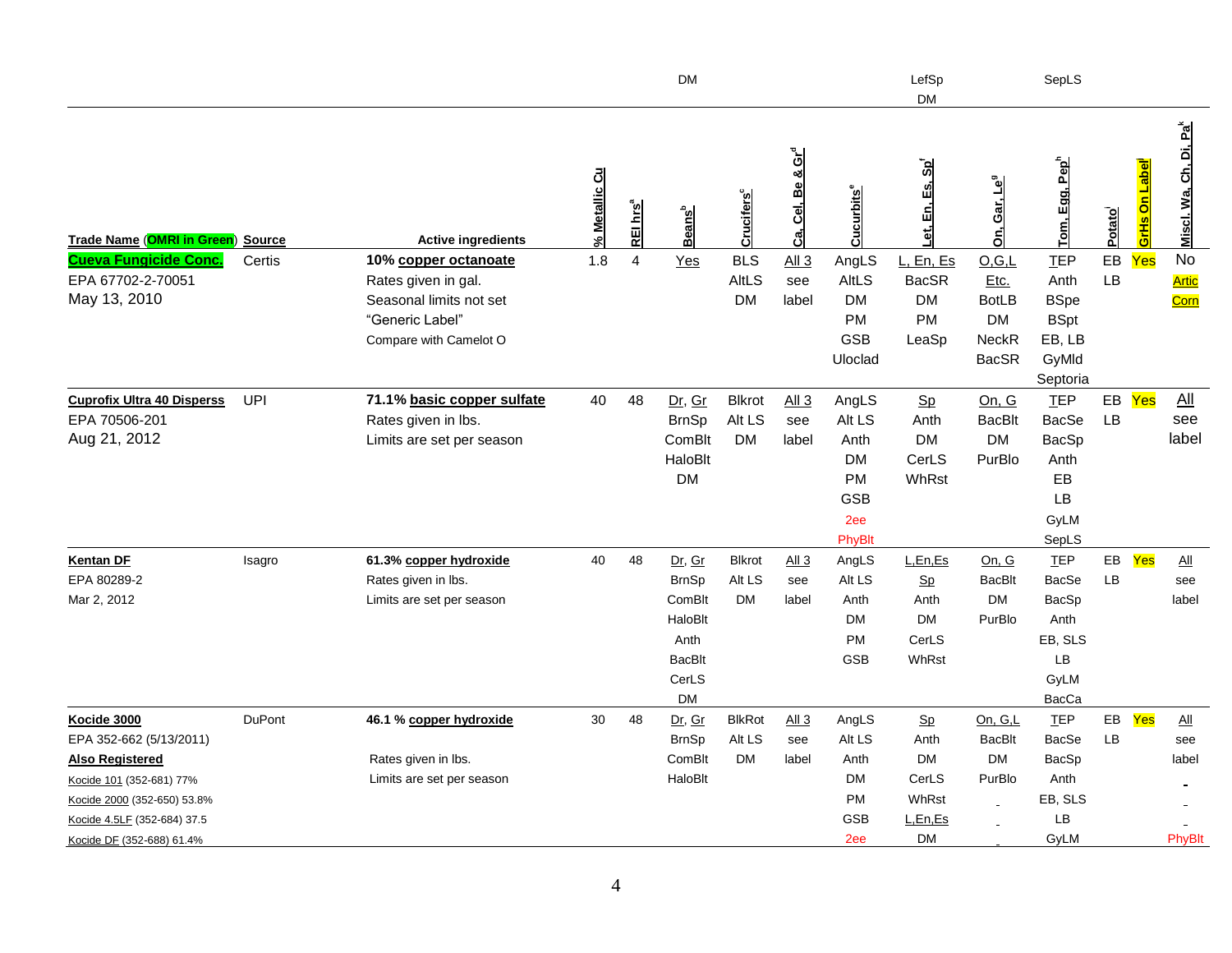| <b>Trade Name (OMRI in Green)</b><br><b>ManKocide</b>                                                                     | <b>Source</b><br><b>DuPont</b> | <b>Active ingredients</b><br>46.1% copper hydroxide + 15%                                                  | 6 Metallic Cu<br>30 | REI hrs <sup>a</sup><br>48 | eans <sup>b</sup><br>മി<br><b>No</b>            | $\mathsf{Cruchers}^{\mathsf{c}}$<br><b>No</b> | Ca, Cel, Be & Gr <sup>d</sup><br><b>No</b>      | ucurbits°<br>ပ<br><b>ALL</b>                                                  | Es, Sp <sup>1</sup><br><u>ដ</u><br>ಕ<br>No           | Gar, Le <sup>9</sup><br>ລົ່<br>On, Dry               | Egg, Pep <sup>h</sup><br>T only                                                | Potato<br>EB    | <mark>GrHs On Label<sup>i</sup></mark><br><b>No</b> | . Di, Pa <sup>k</sup><br>Miscl. Wa, Ch,<br><b>No</b> |
|---------------------------------------------------------------------------------------------------------------------------|--------------------------------|------------------------------------------------------------------------------------------------------------|---------------------|----------------------------|-------------------------------------------------|-----------------------------------------------|-------------------------------------------------|-------------------------------------------------------------------------------|------------------------------------------------------|------------------------------------------------------|--------------------------------------------------------------------------------|-----------------|-----------------------------------------------------|------------------------------------------------------|
| EPA 352-690<br>Sept 6, 2012                                                                                               |                                | mancozeb<br>Rates given in lbs.<br>Limits are set per season                                               |                     |                            |                                                 |                                               |                                                 | AngLS<br>AltLS<br><b>DM</b><br><b>PM</b>                                      |                                                      | <b>BacBlt</b><br><b>BotLB</b><br><b>DM</b><br>PurBlo | <b>BacSe</b><br>BacSp<br>Anth<br>EB                                            | LB              |                                                     |                                                      |
|                                                                                                                           |                                | 21.46 % copper sulfate                                                                                     |                     |                            |                                                 |                                               |                                                 | <b>GSB</b><br><b>Scab</b><br>2ee<br>PhyBlt                                    |                                                      |                                                      | LB<br>LefMo<br>SepLS<br>StemLS                                                 |                 |                                                     |                                                      |
| <b>Mastercop</b><br>EPA 55272-18-66222<br>Feb 8, 2012                                                                     | <b>MANA</b>                    | pentahydrate<br>Rates given in pints.<br>Limits are set per season                                         | 5.4                 | 48                         | Dr, Gr<br><b>BrnSp</b><br>ComBlt<br>HaloBlt     | <b>BIKLS</b><br><b>BlkRot</b><br><b>DM</b>    | All <sub>3</sub><br>see<br>label<br>for<br>Dis. | AngLS<br><b>AltLS</b><br>Anth<br>DM, PM<br><b>GSB</b>                         | <b>Sp</b><br>Anth<br><b>DM</b><br>CerLS<br>WhtRu     | On, Ga<br><b>BacBlt</b><br><b>DM</b><br>PurBlt       | <b>TEP</b><br>BacSpk<br><b>BacSpt</b><br>EB, LB<br>LeaMId<br>SepLS             | EB<br>LB        | <b>No</b>                                           | All<br>see<br>label                                  |
| <b>Nordox 75 WB</b><br>EPA 48142-4<br>Feb 4, 2011                                                                         | Nordox AS                      | 83.9% cuprous oxide<br>Rates given in lbs.<br>Seasonal limits not set                                      | 75                  | 12                         | Dr, Gr<br>Anth<br>HaloBlt<br>CerLS<br><b>DM</b> | <b>BIKLS</b><br><b>BlkRot</b><br><b>DM</b>    | All 3<br>see<br>label<br>for<br>Dis.            | AngLS<br><b>AltLS</b><br>Anth<br>DM,PM<br><b>GSB</b>                          | Let<br><b>DM</b><br>Sp<br>Anth<br>DM, WhRu           | On<br><b>DM</b><br>PurBlo                            | <b>TEP</b><br>EB, LB<br>Speck<br>Spot<br>Canker<br>GyLS<br>LeaMId<br>SepLS     | EB<br><b>LB</b> | Yes                                                 | Yes<br>see<br>label                                  |
| <b>Nu Cop 50WP</b><br>EPA 45002-7 (CDMS)<br>Also Registered but not OMRI<br>Nu Cop 3L (42750-75)<br>Nu Cop HB (42750-132) | Albaugh                        | 77% copper hydroxide<br>Rates given in lbs.<br>Limits are set per season<br>Crops presented alphabetically | 50                  | 48                         | Bean<br><b>BrnSp</b><br>ComBlt<br>HaloBlt       | <b>BlkRot</b><br><b>AltLS</b><br><b>DM</b>    | All <sub>3</sub><br>see<br>label<br>for<br>Dis. | AngLS<br><b>AltLS</b><br>Anth<br><b>DM</b><br>Anth<br><b>PM</b><br><b>GSB</b> | Le,En,Es<br>DM<br>Sp<br>DM<br>Anth<br>CerLS<br>WhtRu | On, Ga<br><b>DM</b><br>PurBlo<br><b>BacBlt</b>       | <b>TEP</b><br><b>BacSe</b><br><b>BacSpt</b><br>EB, SLS<br>Anth<br>LB<br>GyLMId | EB<br>LB        | <b>No</b>                                           | <b>All</b><br>see<br>label                           |